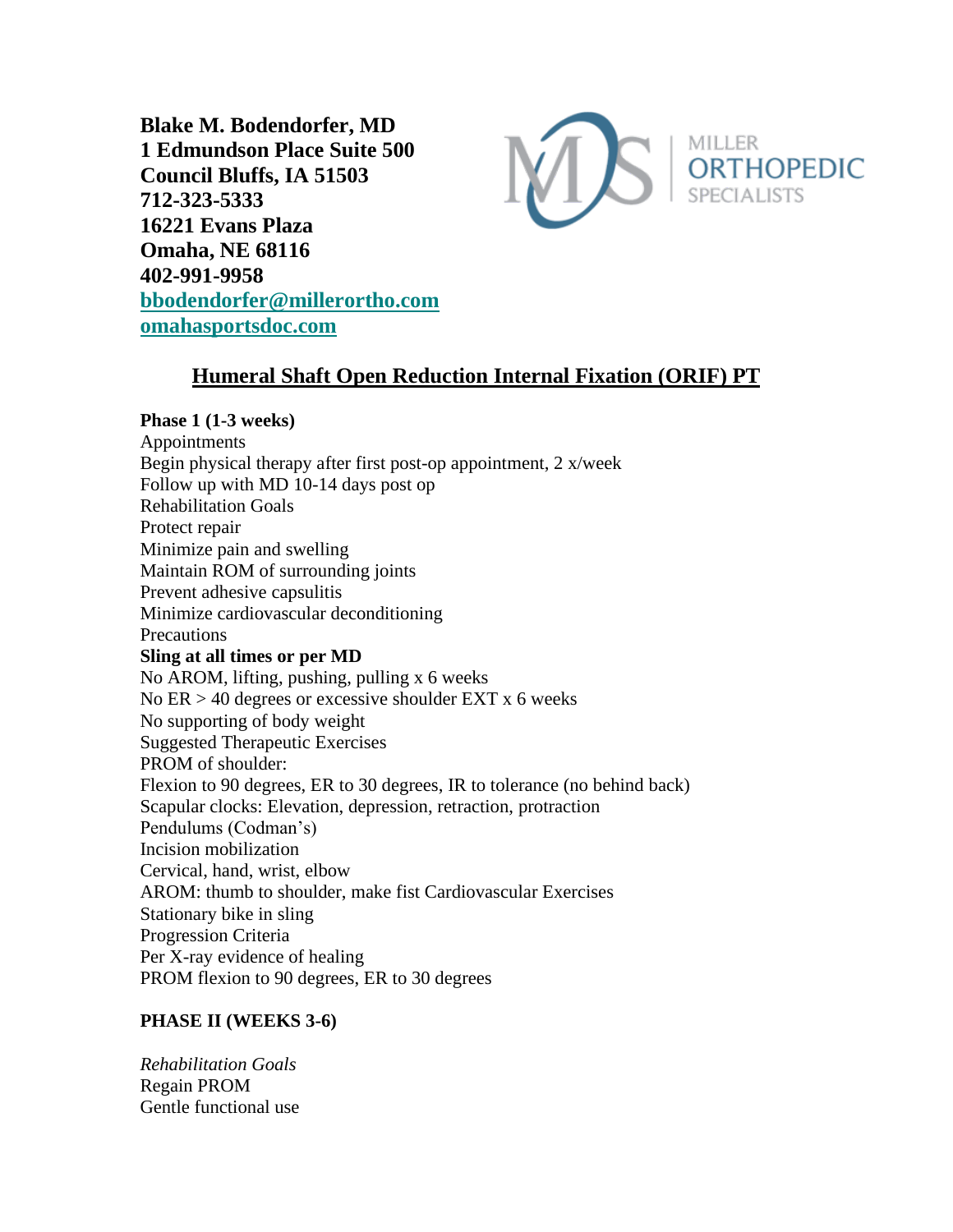No resistance Precautions **Sling and ROM limitations per MD** No IR/ER No driving No pushing, pulling, lifting No cuff strengthening Suggested Therapeutic Exercises PROM in scapular plane (no hand behind back IR) AAROM: - flexion to 90 degrees - ER to 40 degrees, Pulleys AROM of elbow, wrist and hand Continue scapular isometrics and clocks Grade I-II GH and scapular mobilizations Cardiovascular Exercises Cardiovascular conditioning in sling per MD UBE no resistance Stationary bike ROM limits Progression Criteria Per X-ray evidence of healing AAROM flexion to 90 degrees, ER to 40 degrees

#### **PHASE III (WEEKS 6-12)**

*Rehabilitation Goals* Regain full PROM Precautions **Sling use per MD based on x-ray evidence of healing (DC if progressing)** May begin driving 20 lb weight limit No pushing or pulling No overhead activity Suggested Therapeutic Exercises Continue PROM/AAROM/AROM cervical, shoulder, elbow, wrist and hand Pec minor stretching to minimize scapular protraction with flexion Submaximal isometric RTC exercises at 6 weeks Progressive isotonic RTC exercises at 8 weeks, low weights, high reps Grade III-IV GH and scapular mobilizations at 8 weeks Posterior scapular stretching at 8 weeks if needed General UE strengthening at 10 weeks Cardiovascular Exercises UBE with light resistance Stationary bike Swimming per MD Progression Criteria Advance to work/sport specific conditioning once AROM is  $=$  bilateral and strength is  $4+/5$  in all directions